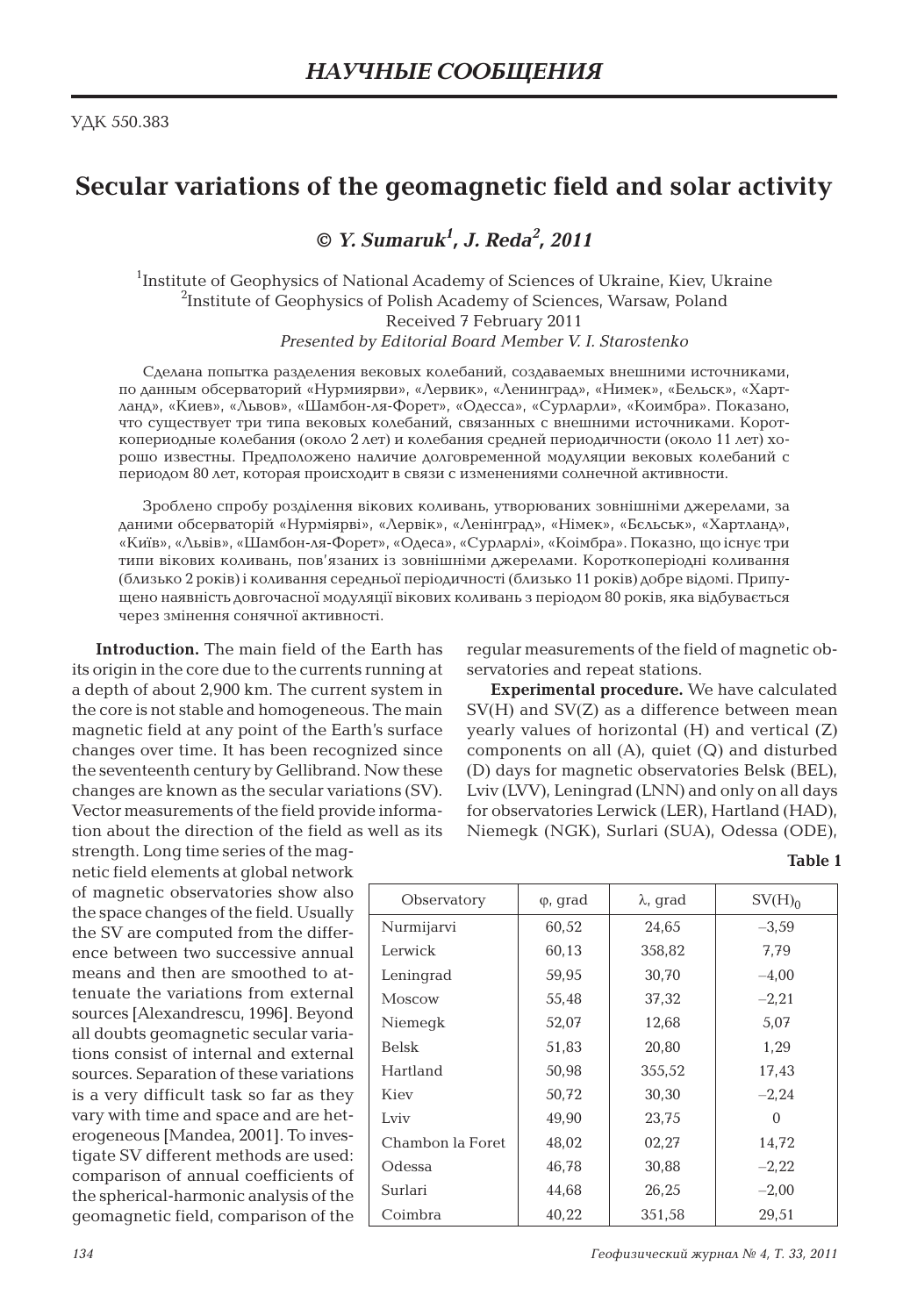Coimbra (COI), Nurmijarvi (NUR), Kiev (KIV), Moscow (MOS) and Chambon la Foret (CLF). Geographic coordinates of the observatories are shown in table 1. The yearly mean values we obtained from WDC in Moscow [Golovkov et. al., 1983] and Kyoto [http://wdc.kugi.kyoto-u.ac.jp].

It is known that during magnetic storms magnetospheric ring current develops. Due to the current, H-component decreases at low latitudes  $(D_{st}$ -variation). The decrease of H is maximal at equator and equal to zero at the earth's poles. Thus, during high solar activity, the number of geomagnetic storms increases and mean yearly values of H-component are low.  $D_{st}$ -variation is observed in Z-component also [Sumaruk et al., 1980]. Due to the ring current, Z component variations increase. Effect intensifies to high latitudes. Different ionospheric current systems such as auroral electrojet, probably, also put in to the change of SV.

**Results and interpretation.** Fig. 1 shows SV of  $H(a)$  and  $Z(b)$  — components at magnetic observatory Lviv (LVV) from 1958 till 2000 for all (black), quiet (green) and disturbed (red) days. Fig. 2 and Fig. 3 show the same at magnetic observatories Belsk (BEL) and Leningrad (LNN) correspondingly. We see short (about two year) period variations and long period ones exist. Amplitudes of short period variations increase from LNN to LVV and are the greatest for disturbed days. Long period SV(H) appear to be in accord with quasi-sinusoidal law similarly to aa index changes reported by [Strestik, 1991] and SKp-index [Sumaruk Yu.,2001; Sumaruk P., 2001].



Fig. 1.  $SV(H)$  — (*a*) and  $SV(Z)$  — (*b*) — at magnetic observatory Lviv.



Fig. 2. SV(H) — (*a*) and SV(Z) — (*b*) — components at magnetic observatory Belsk.



Fig. 3.  $SV(H)$  — (*a*) and  $SV(Z)$  — (*b*) — components at magnetic observatory Leningrad.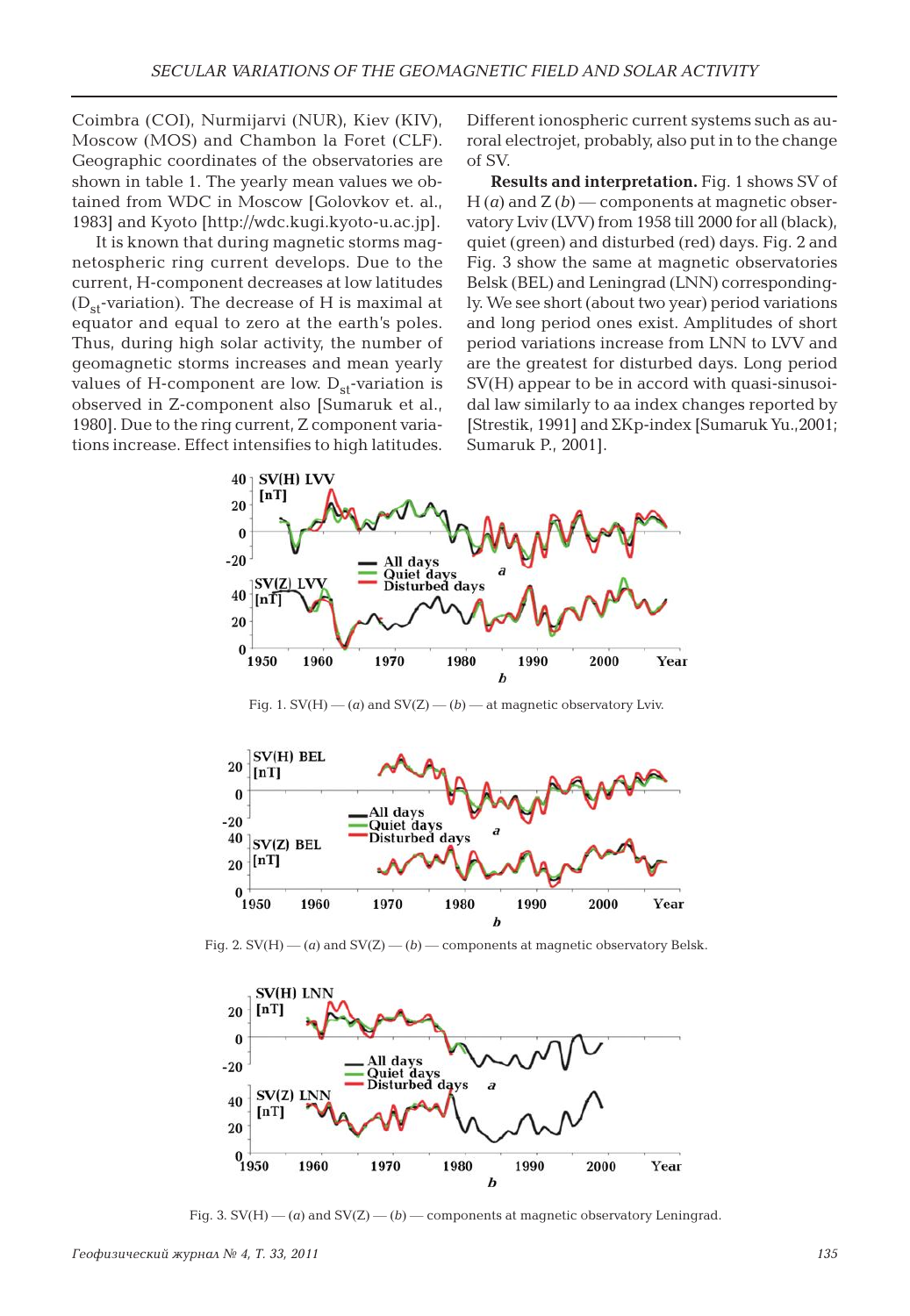

Fig. 4. SV(H) and SV(Z) variations for magnetic observatories LNN (*a*) and COI (*b*) from 1870 till 2000.

Short and long periods SV(Z) variations coincide wonderfully in phase at the observatories. Unfortunately we can not observe increase of SV(Z) amplitude from LVV to LNN, probably, because the latitudes of the observatories change only by about 10 degrees. Amplitudes of SV(Z) are also greater for D-days than for Q-days. Phenomenon is better observed for LVV and, maybe, it is connected with influence of induced current in underlying surface. Comparison shows that SV(H) and SV(Z) change is opposite in phase. It proves that short period variations have external sources.

Fig. 4 shows SV(H) (circle) and SV(Z) (square) variations for magnetic observatories LNN (*a*) and COI (*b*) from 1870 till 2000. We observe the coincidence in time of short period variations as SV(H) and so SV(Z), but the variations at COI have greater amplitude. As to SV(H), it is understood so far as COI placed nearer to equator than LNN, but the increase of the amplitude of short period variations SV(Z) at COI may the most probably be explained by influence of induced currents. It is necessary to note that during the war years the observatories data at LNN and COI were unstable. The most prominent fact is the coincidence in phase of the long period (about 80 years) variations at both observatories, but SV(H) is shifted up and SV(Z) down on ordinate axis at COI relatively to LNN. It was shown earlier [Sumaruk Yu., 2001] that the changes of SV(H) at all middle and subauroral magnetic observatories of the north hemisphere of the Earth coincide in phase, but their amplitudes and positions relatively the ordinate axis are different. Dependence of  $\mathrm{SV}(\mathrm{H})_i$  at *i*-observatory on  $SV(H)_{i+1}$  observatory is

## $SV(H)_{i} = K \times SV(H)_{i+1} + SV(H)_{0}$

where  $K$  — is constant value for certain observatory and  $SV(H)<sub>0</sub>$  is positive or negative number, also constant for this observatory, but it is chosen in such a way so that years of changes of SV(H) sign for all observatories coincide. For the most middle latitude European observatories these years are 1900—1903 and 1977—1980 . It is necessary to note that during those years the jerks in the SV of magnetic declination were observed [Mandea, 2001].

Fig. 5 shows the dependence of the changes of SV(H)-variations (∆SV(H)) on the changes of mean year magnetic activity index ∆∑(H-Sq) for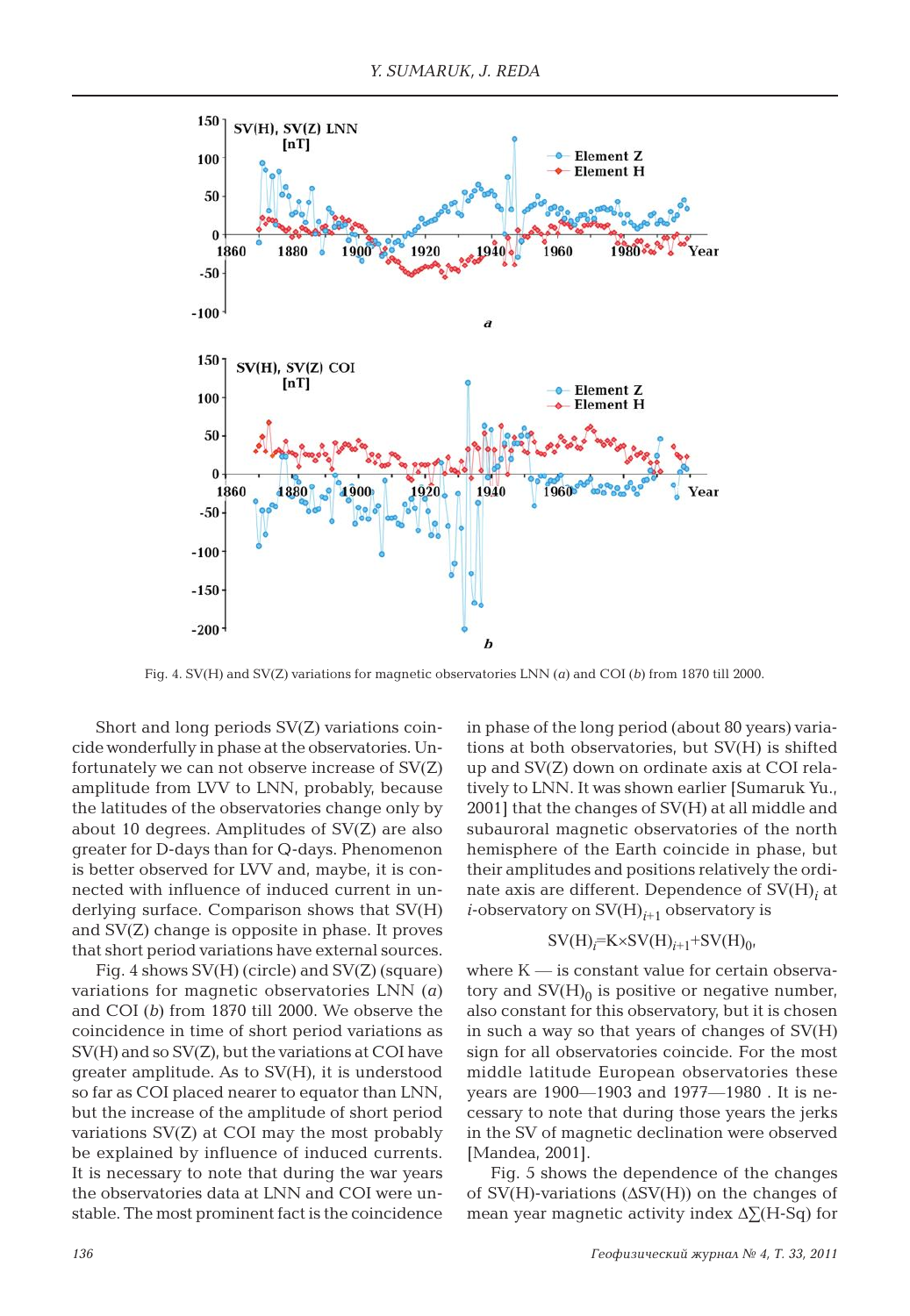

Fig. 5. The dependence of the ∆SV(H) on the ∆∑(H-Sq) for magnetic observatories LVV (*a*) and BEL (*b*).

magnetic observatories BEL (*b*) and LVV (*a*). Correlation is low, but decreasing tendency of ∆SV(H) with increasing ∆∑(H-Sq) is observed very well. To investigate long period variations, we have chosen observatories LNN and COI which have long row of observations.

Fig. 6 and Fig. 7 show dependence of SV(H) at BEL on SV(H) at LVV (*a, b*), SV(H) at KIV on SV(H) at LVV (*c, d*) SV(H) at SUA on SV(H) at LVV(*e, f*) and so on. The observatories names and time intervals are shown upwards of ordinate axis. The straight lines show linear regression equations between values. These equations are shown in table 2. Points of crossing these lines and ordinate axis show  $SV(H)<sub>0</sub>$  values. As one can see the values and signs of  $SV(H)<sub>0</sub>$  are different for observatories. If the reference observatory is LVV,  $SV(H)_0 = 29,51$  nT for COI and  $SV(H)_0 = 17,43$  nT for HAD. To verify these results, Fig. 8 shows dependence of SV(H) at HAD on SV(H) at COI from 1867 till 1999. Straight line shows linear regression equation between values. One can see that  $SV(H)_{0}$ is about — 12,33 nT, when reference observatory is COI, that may say that  $SV(H)_0$  is equal to  $SV(H)_0$ at COI minus  $SV(H)<sub>0</sub>$  at HAD.

Correlation between SV(H) becomes worse as

*Геофизический журнал № 4, Т. 33, 2011 137*

distance between observatories increases. As it was shown in [Sumaruk T., Sumaruk Yu., 2007] at the regions where  $SV(H)_0$  are equal to zero the intense tectonic activity is observed. Except short period

| ۰,<br>×<br>٠ |  |
|--------------|--|
|--------------|--|

| Observatory      | $SV(H)_{IVV}$                        |
|------------------|--------------------------------------|
| Odessa           | $=0,80SV(H)_{ODE} - 2,22$            |
| Leningrad        | $=0.97$ SV $(H)_{LNN}$ -4.00         |
| Kiev             | $=0.82$ SV(H) <sub>KIV</sub> -2.25   |
| Moscow           | $=0.78$ SV(H) <sub>MOS</sub> -2,21   |
| Surlari          | $=0.94$ SV(H) <sub>SUA</sub> -2,01   |
| Nurmijarvi       | $=1,03SV(H)_{NUIR} - 3,59$           |
| <b>Belsk</b>     | $=0,83SV(H)_{BET}+1,29$              |
| Niemegk          | $=0.91$ SV(H) <sub>NGK</sub> +5.07   |
| Chambon la Foret | $=0.93$ SV(H) <sub>CLF</sub> +14.73  |
| Lerwick          | $=0.98SV(H)_{LER}+7.80$              |
| Hartland         | $=1,02SV(H)_{HAD}+17,43$             |
| Coimbra          | $=0.97$ SV(H) <sub>COI</sub> + 29.51 |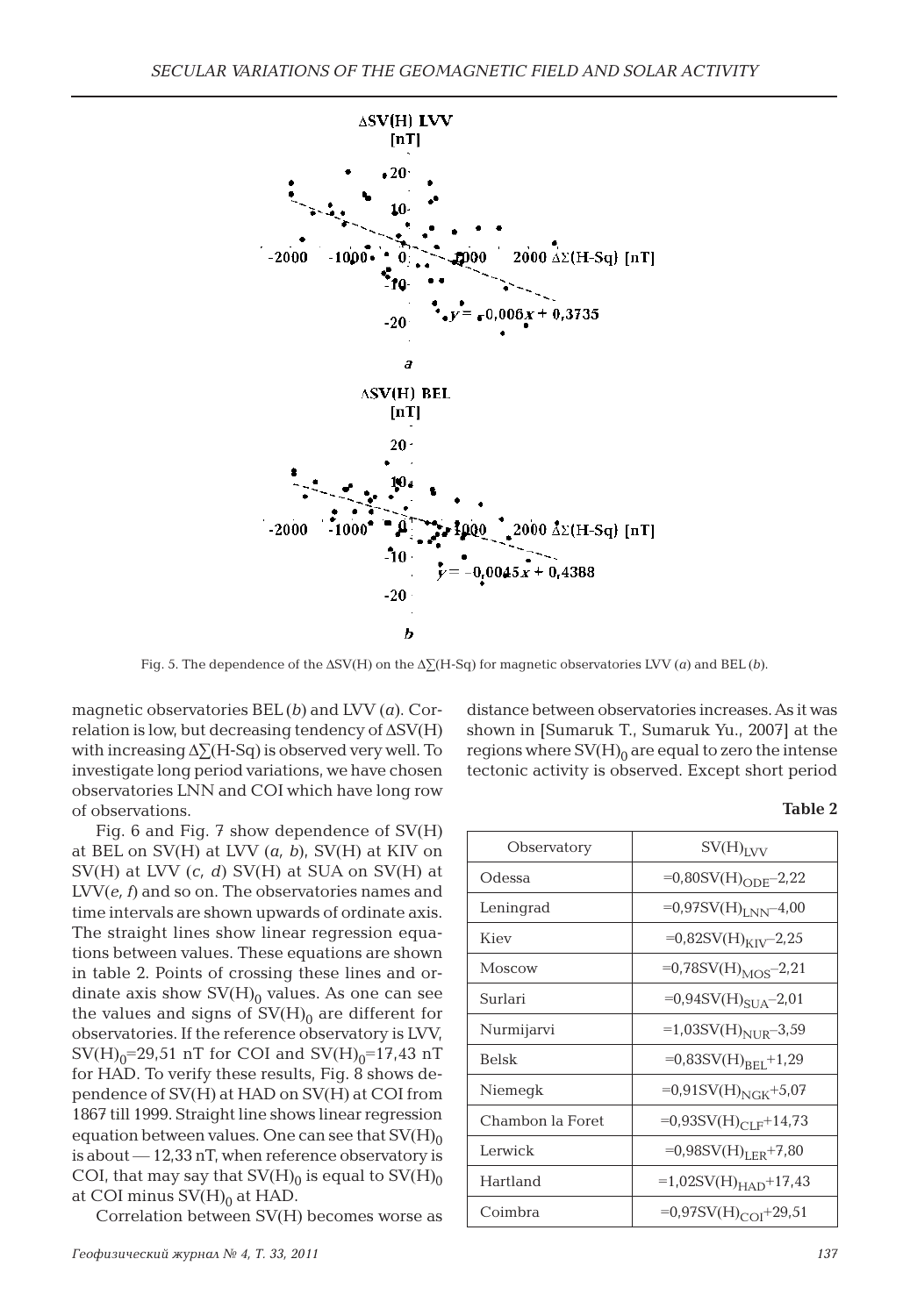

Fig. 6. Dependence of SV(H) at different observatories on SV(H) at LVV.

(about two years) and long period (about 80 years) about eleven year period variations are observed.

Fig. 9 shows SV(H) variations at HAD (*a*) and LNN (*b*) observatories but short period variations are excluded by trapezium method. It is clearly seen that at the upper part of the solar cycles SV(H) decreases and at fall stage of solar cycles SV(H) increases. To exclude these variations mean per solar cycle SV(H) have been calculated.

Fig. 10 shows dependence of mean per solar cycles SV(H) at HAD on the values of mean per solar cycles Wolf's number from 15-th to 22-nd cycles. It is easy to see the rectilinear dependence between the values. Only 20-th cycle doesn't follow the dependence. We may note that quasisinusoidal variations have also external source.

**Conclusions.** SV-variations have external and internal sources. To separate internal source component it is necessary to exclude short period (about two years), middle period (about 11 years) and long period (about 80 years) variations. Amplitudes of short period variations increase with growing of solar activity and are greater for Ddays than for Q-days. Short periods SV(H) and SV(Z) change in opposite phases. Anti-correlation between SV(H) and magnetic activity is observed. Amplitude of the short period SV(H) variations decreases with increasing of the magnetic observatories latitudes. That is to say short period SV(H) and SV(Z) are generated by external currents.

Middle period (about 11 years) SV also depend on solar activity. Values of SV(H) decrease at the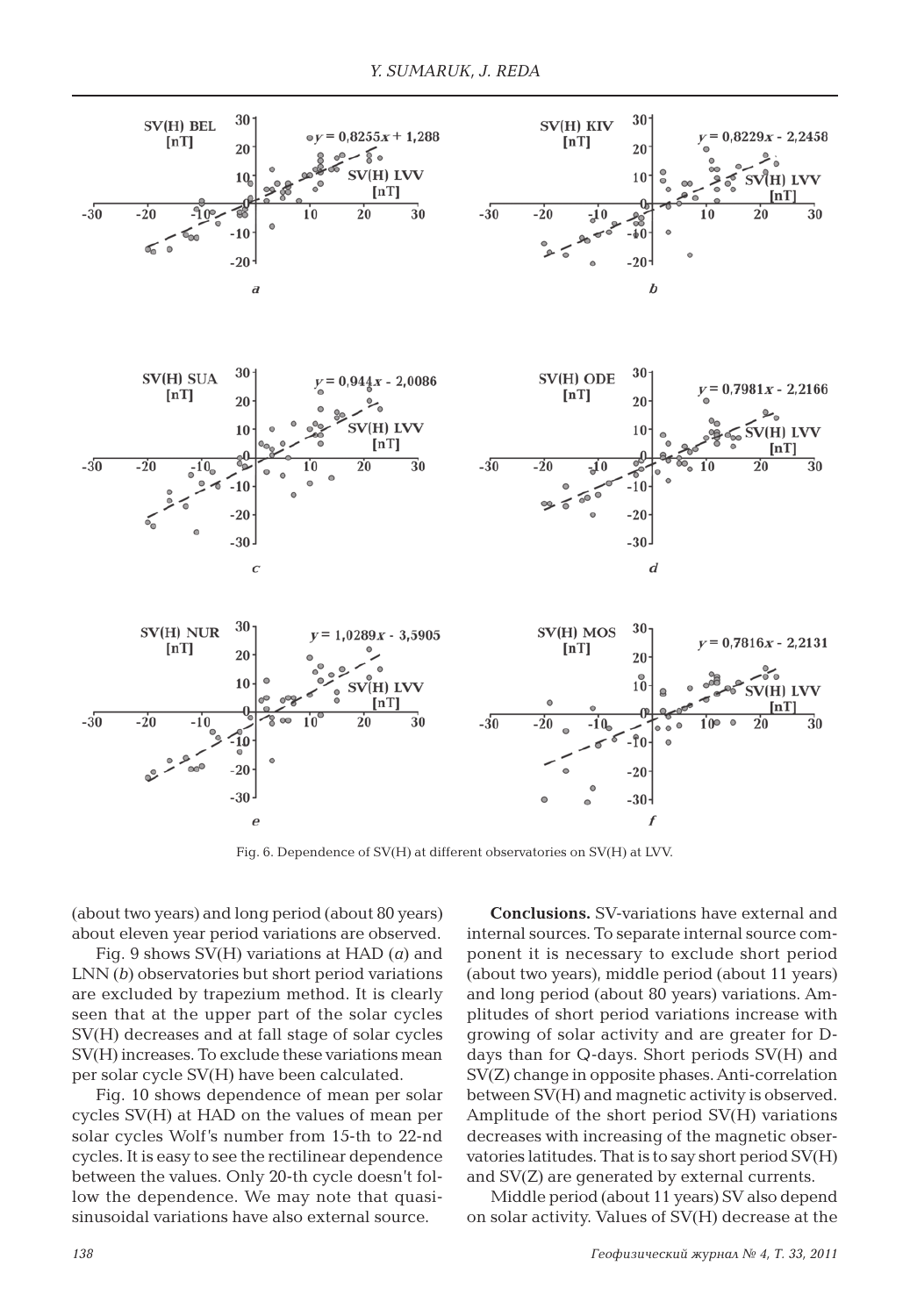

Fig. 7. Dependence of SV(H) at different observatories on SV(H) at LVV.



Fig. 8. Dependence of SV(H) at HAD on SV(H) at COI for 1867 till 1999.

upper phase of solar cycles and they increase at fall phase. To exclude SV dependence on the

cycle solar activity the mean per cycle values are necessary to be calculated. After excluding short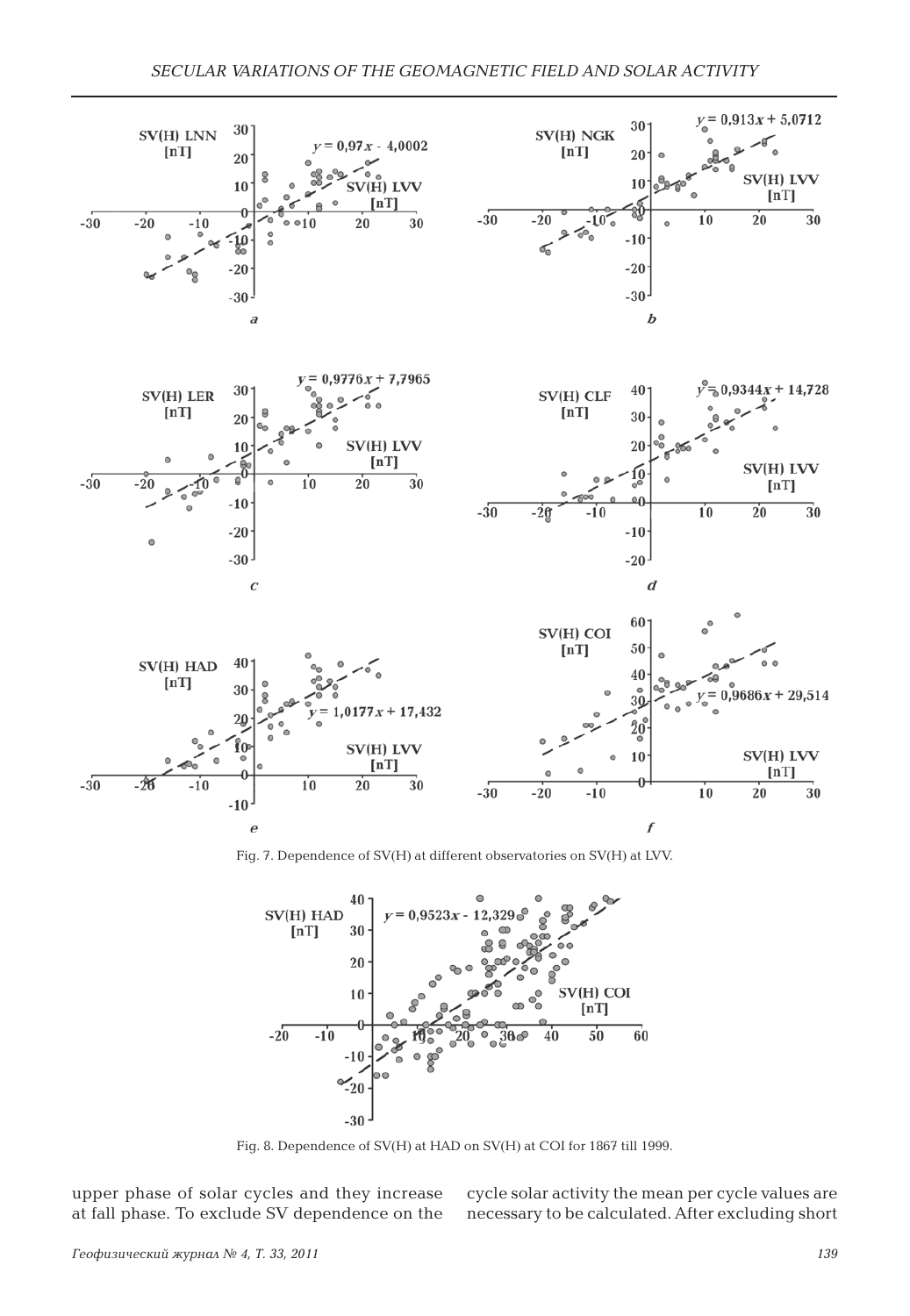

Fig. 9. SV(H) variations at HAD (a), LNN (b) with out shot period variation and Wolf number (c).



Fig. 10. Dependence of SV(H) at HAD on mean per solar cycles Wolf's number.

and middle period SV variations, long period quasi-sinusoidal SV(H) and SV(Z) variation are observed. The period of the variations is about 80 years. It may be supposed that quasi-sinusoidal SV-variations are also connected with solar activity. Mean per solar cycle values of SV(H) and the same Wolf numbers for fifteenth to twenty second cycles are highly correlated. Thus three types of SV(H) and SV(Z) due to external sources have been observed.